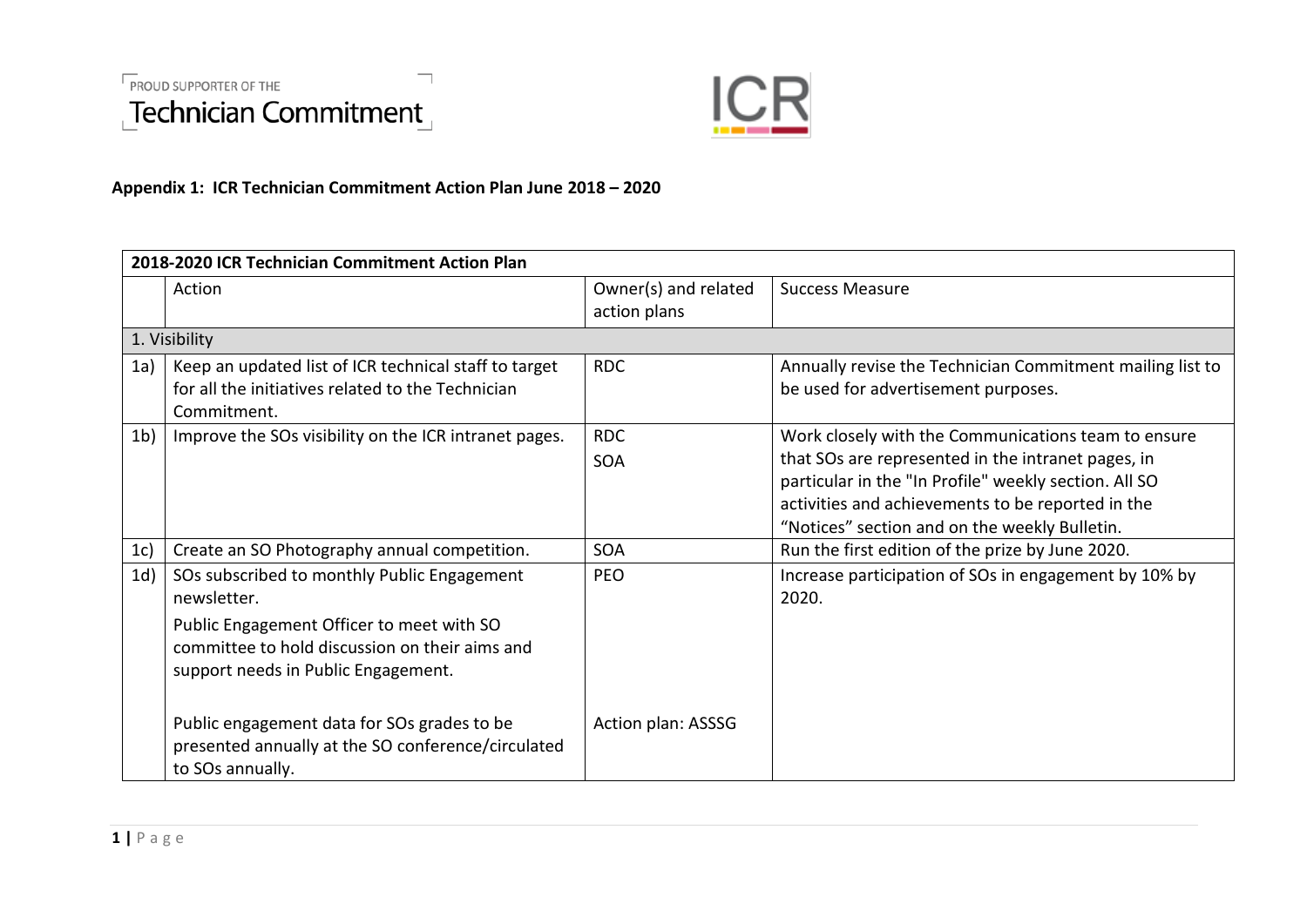



| 2018-2020 ICR Technician Commitment Action Plan |                                                                                                           |                                                            |                                                                                                                                                                                                                                    |  |  |
|-------------------------------------------------|-----------------------------------------------------------------------------------------------------------|------------------------------------------------------------|------------------------------------------------------------------------------------------------------------------------------------------------------------------------------------------------------------------------------------|--|--|
|                                                 | Action                                                                                                    | Owner(s) and<br>related action plans                       | <b>Success Measure</b>                                                                                                                                                                                                             |  |  |
| 2. Recognition                                  |                                                                                                           |                                                            |                                                                                                                                                                                                                                    |  |  |
| 2a)                                             | Increase professional registration awareness.                                                             | <b>RDC</b>                                                 | Information on the Science Council professional<br>registration to be shared with all SOs via an internal news<br>article.                                                                                                         |  |  |
|                                                 |                                                                                                           |                                                            | Support for professional registration application to be<br>offered by the L&OD team and to be advertised in the SO<br>monthly update.                                                                                              |  |  |
| 2 <sub>b</sub>                                  | Raise awareness of external award schemes for SO<br>grades.                                               | <b>RDC</b>                                                 | External award schemes advertised in the monthly update<br>and support for applications offered by the L&OD team.                                                                                                                  |  |  |
| 2c)                                             | Increase participation of SOs to the annual ICR<br>Conference.                                            | <b>SOA</b>                                                 | Ensure that the opportunity to present at the ICR<br>Conference is widely advertised to the SO grades timed<br>with the occurrence of the Conference. Discuss the<br>possibility for SO to give talks and have a parallel session. |  |  |
| 2d)                                             | Review of the current grading structure and<br>introduction of performance-related rewards.               | <b>HR Director</b>                                         | Implemented of the Pay and Reward project and reward<br>criteria advertised through an intranet news article and<br>the SO monthly update.                                                                                         |  |  |
| 3. Career Development                           |                                                                                                           |                                                            |                                                                                                                                                                                                                                    |  |  |
| 3a)                                             | Increase awareness of the SO promotion criteria and<br>associated mentoring scheme amongst all SO grades. | <b>RDC</b><br>Action plan: HR<br>Excellence in<br>Research | Mentoring scheme to be promoted in internal news<br>articles timed with the promotions calls. SO grades to be<br>surveyed at the SO annual conference on the awareness of<br>the scheme.                                           |  |  |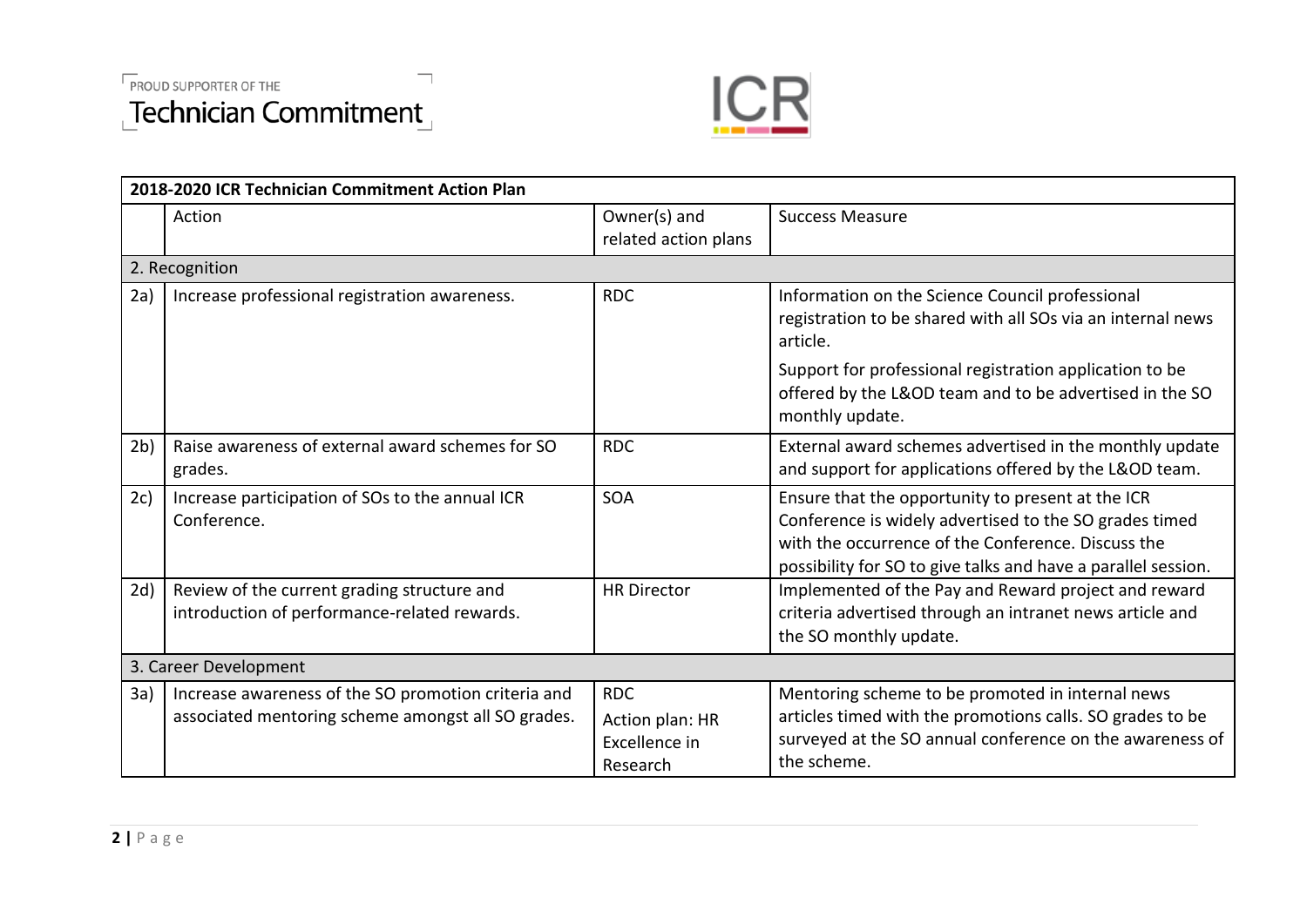



| 2018-2020 ICR Technician Commitment Action Plan |                                                                                                                         |                                                                          |                                                                                                                                                                                                   |  |  |
|-------------------------------------------------|-------------------------------------------------------------------------------------------------------------------------|--------------------------------------------------------------------------|---------------------------------------------------------------------------------------------------------------------------------------------------------------------------------------------------|--|--|
|                                                 | Action                                                                                                                  | Owner(s) and<br>related action plans                                     | <b>Success Measure</b>                                                                                                                                                                            |  |  |
| 3 <sub>b</sub>                                  | Increase awareness of SO grades eligibility to the<br>Future Leaders programme.                                         | <b>RDC</b>                                                               | Future Leaders programme to be promoted in the SO<br>monthly update timed with the programme call. SO grades<br>to be surveyed at the SO annual conference on the<br>awareness of the programmes. |  |  |
| 3c)                                             | Increase awareness of SO access to independent<br>careers advice.                                                       | <b>RDC</b><br>Action plan: HR<br>Excellence in<br>Research               | Independent careers advice to be advertised through the<br>training bulletin. SO grades to be surveyed on the<br>awareness on the 2018 Staff Attitude Survey.                                     |  |  |
| 3d)                                             | Set up of an ICR SO and SO alumni LinkedIn group.                                                                       | <b>SOA</b><br><b>RDC</b>                                                 | LinkedIn group widely advertised in internal news article,<br>SO monthly update and at the annual technical<br>conference.                                                                        |  |  |
| 3e)                                             | Establish the career destination of former SOs.                                                                         | <b>EDIM</b><br>Action plan: HR<br>Excellence in<br>Research              | Analysis of the SO next career destinations to be carried<br>out. Findings to be presented to the SOA and at the 2019<br>annual technical conference.                                             |  |  |
| 4. Sustainability                               |                                                                                                                         |                                                                          |                                                                                                                                                                                                   |  |  |
| 4a)                                             | Use the data collected in the Staff Survey (April 2018)<br>to inform priorities and underlying issues for SO<br>grades. | Head of OD<br><b>RDC</b><br>Action plan: HR<br>Excellence in<br>Research | SO Staff Survey data to be released and publicised by<br>internal news article and issues to be discussed at the SOA<br>monthly meeting.                                                          |  |  |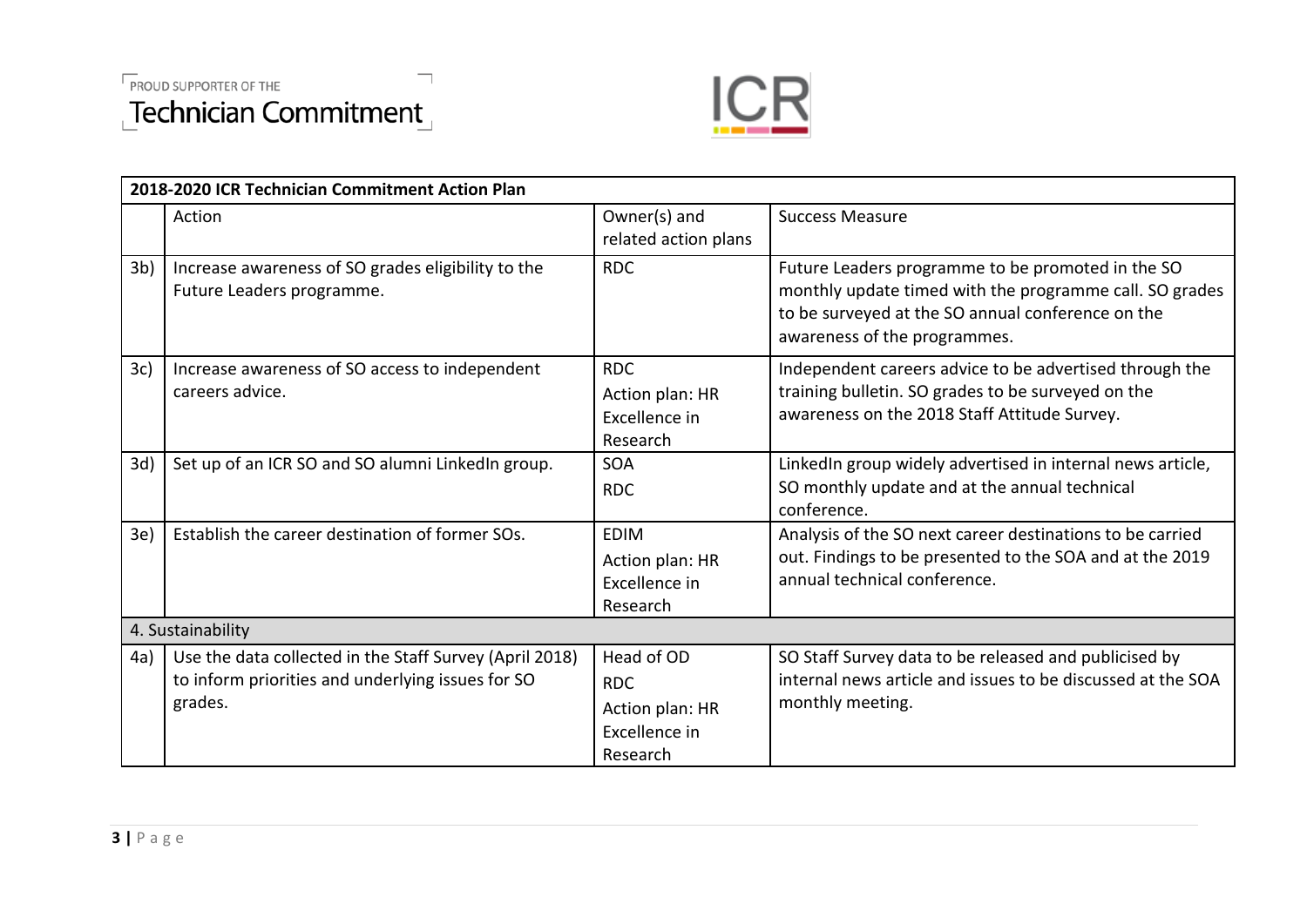



| 2018-2020 ICR Technician Commitment Action Plan |                                                                                  |                                          |                                                                                                                                                           |  |  |  |
|-------------------------------------------------|----------------------------------------------------------------------------------|------------------------------------------|-----------------------------------------------------------------------------------------------------------------------------------------------------------|--|--|--|
|                                                 | Action                                                                           | Owner(s) and<br>related action plans     | <b>Success Measure</b>                                                                                                                                    |  |  |  |
| 4 <sub>b</sub>                                  | Pilot survey on motivation and ambitions of SO<br>grades.                        | EDIM                                     | Data to be presented at the 2019 technical conference and<br>shared via internal news article.                                                            |  |  |  |
| 4c)                                             | Improve data obtained through leaver questionnaire.                              | <b>HR Director</b><br>Action plan: ASSSG | Questionnaire revised to be in line with the Attitude<br>Survey. Completion rates and data reported annually to<br>the SOs through the monthly SO update. |  |  |  |
| 4d)                                             | Explore opportunities for apprenticeships.                                       | Head of OD                               | Review use of technician apprenticeships at peer research<br>institutes and make recommendations as to their use at<br>the ICR.                           |  |  |  |
| 4e)                                             | Explore opportunities to liaise with technical staff of<br>similar institutions. | <b>RDC</b>                               | Organise a meeting of the SOA representatives with other<br>HEIs technical staff associations.                                                            |  |  |  |